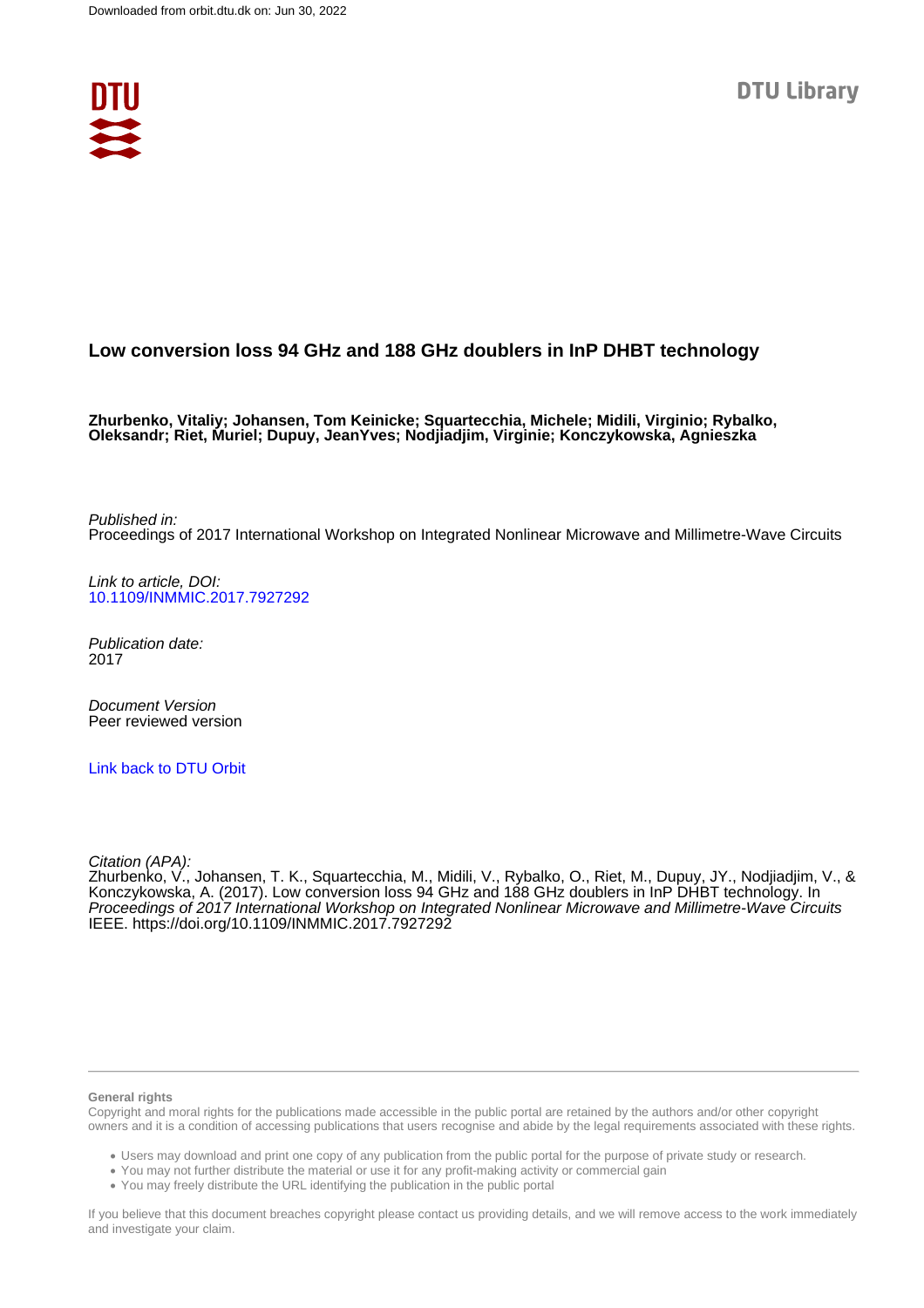# Low Conversion Loss 94 GHz and 188 GHz Doublers in InP DHBT Technology

Vitaliy Zhurbenko, Tom K. Johansen, Michele Squartecchia, Virginio Midili, Oleksandr Rybalko Technical University of Denmark 2800 Kgs. Lyngby, Denmark vz@elektro.dtu.dk

*Abstract***—An Indium Phosphide (InP) Double Heterojunction Bipolar Transistor (DHBT) process has been utilized to design two doublers to cover the 94 GHz and 188 GHz bands. The 94 GHz doubler employs 4-finger DHBTs and provides conversion loss of 2 dB. A maximum output power of nearly 3 dBm is measured while the doubler is not entirely saturated. The DC power consumption is 132 mW. The 188 GHz doubler utilizes a 1-finger DHBT. Conversion loss of 2 dB and a maximum output power of -1 dBm are achieved at 188 GHz with on-wafer measurements. The DC power consumption is 24 mW under saturated conditions. Both doublers operate over a broad bandwidth. The total circuit area of each chip is 1.41 mm2.**

*Keywords—frequency doubler, frequency multiplier, heterojunction bipolar transistor, indium phosphide, millimeterwave monolithic integrated circuits.*

# I. INTRODUCTION

The availability of fundamental tone sources in the millimeter-wave range is limited, which makes frequency multipliers an essential component in systems employing millimeter-wave signals. One of the examples is dynamic nuclear polarization (DNP) systems, where polarization efficiency relies on availability of millimeter-wave radiation [\[1\].](#page-3-0) This work presents a family of doublers covering frequency bands which are of interest for 3.35 T and 6.7 T DNP systems [\[2\]](#page-3-1) and is a first step towards partially integrating millimeter-wave sources into DNP cavities. The circuits are designed for low insertion loss and fabricated in a high-speed InP DHBT circuit technology [\[3\]](#page-3-2) developed at III-V Lab. The following two Sections of the paper provide a description of the circuit design as well as measurement data.

#### II. 94 GHZ DOUBLER

# *A. Circuit Design*

The circuit is based on a single-ended topology and utilizes a single 4-finger DHBT. For optimum power conversion the input of the transistor is matched at the fundamental frequency while the output is matched at the second harmonic. The output circuit also suppresses the fundamental frequency signal in the load by presenting short-circuit to the output of the transistor at this frequency. The same is done at the input of the transistor for the second harmonic. The matching circuits are realized Muriel Riet, Jean-Yves Dupuy, Virginie Nodjiadjim, Agnieszka Konczykowska III-V Lab (joint lab of Nokia Bell Labs, Thales and CEA-Leti) 1 av. Augustin Fresnel, 91767 Palaiseau Cedex, France

using open-circuited and short-circuited stubs. AC coupling MIM capacitors are used to provide RF ground for shortcircuited stubs. The layout is based on coplanar waveguide (CPW) transmission lines, as can be seen in [Fig. 1.](#page-1-0)



<span id="page-1-0"></span>Fig. 1. Photograph of a 94 GHz doubler chip. Chip size  $\approx$  1.35 mm × 1.05 mm. The input is at the bottom, the output is at the top, DC pads are on the right side.

For compact layout lengthy CPW had to be bent introducing discontinuities resulting in increase of the insertion loss of the circuit by several dB. To minimize discontinuity airbridges are used at transmission line junctions to suppress undesired slot mode excitation. Another challenge in CPW based layout is truncated ground plane, which is also significantly segmented by numerous stubs. Segmented ground plane with fragments comparable to wavelength will excite parasitic modes in the circuits degrading performance of the matching and filtering circuits. Analysis of these modes can only be performed by full-wave simulations, which dramatically complicates the layout development. For reference, the guided wavelength on implemented CPW is  $\approx$  1.4 mm at 94 GHz, which is comparable to the chip dimensions (1.35 mm  $\times$  1.05 mm). Therefore, parasitic modes should be carefully analyzed and suppressed.

The design and nonlinear analysis are performed using inhouse developed models [\[4\],](#page-3-3) Harmonic Balance implemented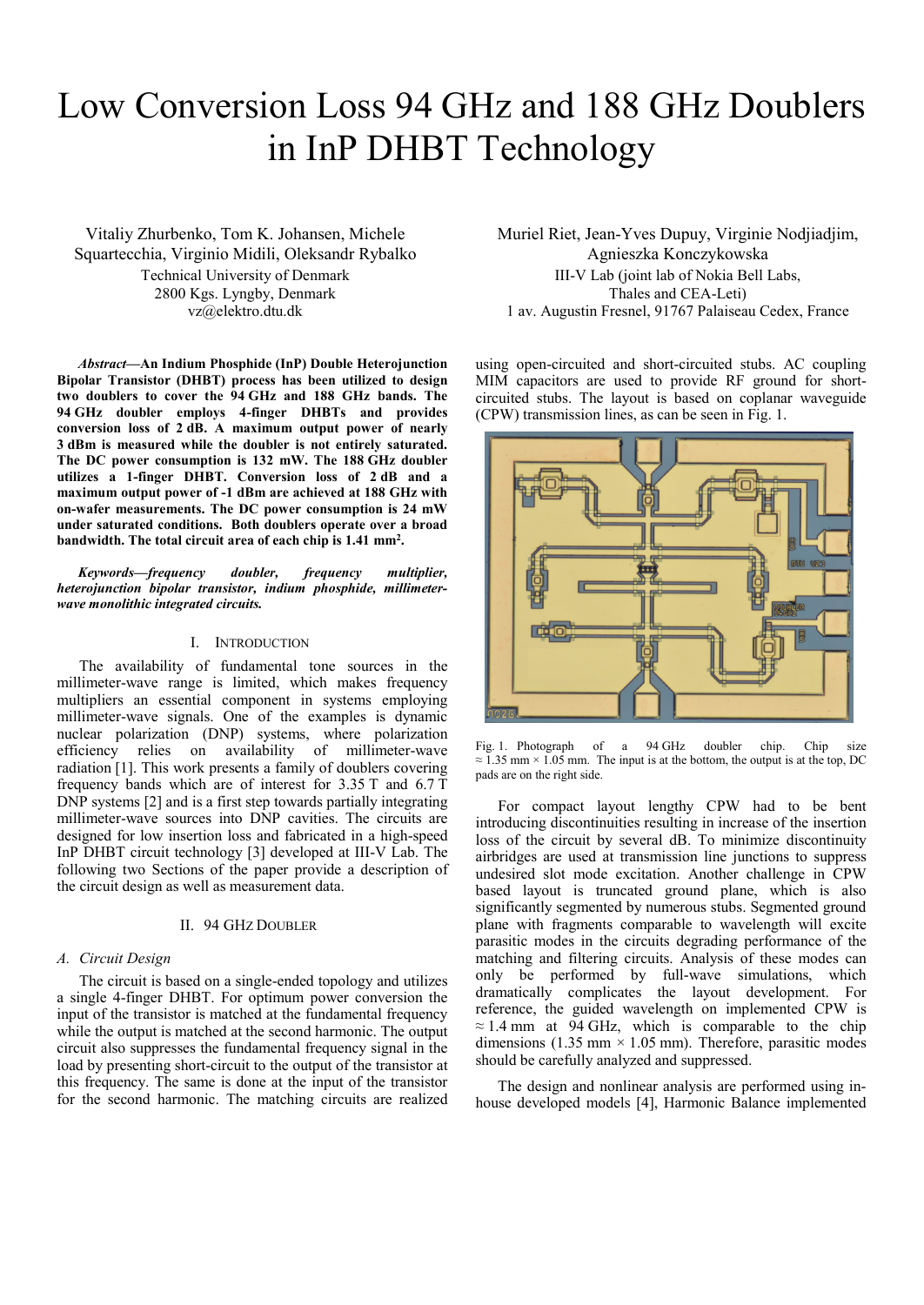in a commercially available CAD program with Method-of-Moments based EM co-simulations.

In addition to optimized conversion loss, the doubler is also designed such, that it can be used to drive a 188 GHz frequency doubler.

#### *B. Measurements and simulations*

All the measurements presented here are performed onwafer. There was a limited availability of driving sources in the given frequency band, therefor the presented measurement data is supported by simulations, where it is relevant. The measured and simulated gain of the doubler as a function of input power for a range of frequencies is shown in [Fig. 2.](#page-2-0)



<span id="page-2-0"></span>Fig. 2. Gain versus frequency for a 94 GHz doubler. Lines – simulations, markers – measurements. Colors correspond to different frequencies.

With the limitations of the current measurement setup, it is not possible to measure the circuit exactly at 94 GHz, however, the measured insertion loss at the closest possible frequency, 88 GHz, is 2 dB. Though the level of the maximum insertion loss approximately corresponds to the simulated values, the transistor reaches saturation earlier, than expected.

The measured and simulated output power of the doubler as a function of frequency and input power are shown in [Fig. 3](#page-2-1) and [Fig. 4](#page-2-2) correspondingly.



<span id="page-2-1"></span>Fig. 3. Bandwidth of the 94 GHz doubler. Lines – simulations, markers – measurements. Colors correspond to different frequencies.

With the available signal sources, it was not possible to saturate the doubler completely, and the maximum measured output power reached 2.7 dBm. The bias point was constant throughout the measurement with a collector voltage of 2.4 V.



<span id="page-2-2"></span>Fig. 4. Output power versus input power for 94 GHz doubler. Lines – simulations, markers – measurements. Colors correspond to frequencies.

The measured suppression of the fundamental frequency at 88/2 GHz is better than 11 dB using the available driving source.

#### III. 188 GHZ DOUBLER

# *A. Circuit Design*

The 188 GHz circuit utilizes a 1-finger DHBT having  $f_T / f_{\text{max}} = 330 \text{ GHz} / 420 \text{ GHz}$  [\[5\].](#page-3-4) Following the same approach as for the 94 GHz doubler, the circuit is designed and layout is developed, as shown i[n Fig. 5.](#page-2-3)



<span id="page-2-3"></span>Fig. 5. Photograph of a 188 GHz chip. Chip size  $\approx 1.35$  mm  $\times 1.05$  mm. The input is at the bottom, the output is at the top, DC pads are on the right side.

As can be seen from the photograph of the chip, the matching and filtering circuits at the input and output are